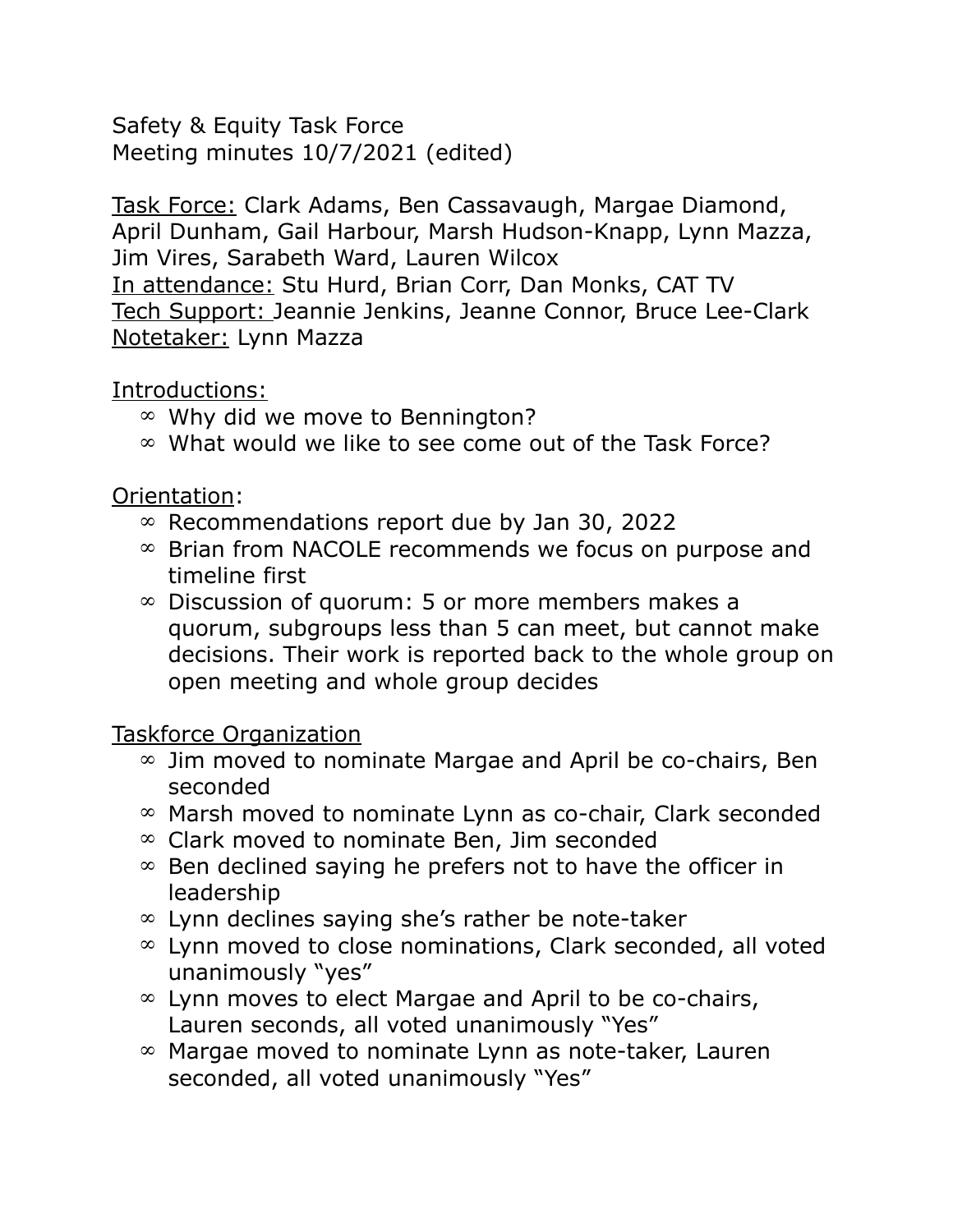- $\infty$  Clark suggested we click on hand raise function in Zoom to be more clear about who is voting, but not all members have that function available
- $\infty$  According to open meeting law, minutes must be typed and filed within 5 business days and available for review even if not yet approved. Minutes will be approved or edited as needed in next open meeting. Reach out to Stu for clarification in open meeting rules and filing requirements

## Work Session:

Discussed meeting times and locations

- $\infty$  NACOLE and firehouse are available on Thursdays
- $\infty$  Agreed meeting would be held 1<sup>st</sup> and 3<sup>rd</sup> Thursdays from 4:30-6:30 either at firehouse or on Zoom
- $\infty$  We have to warn the public that meetings are happening. We can do a blanket notice for entire timeframe, or post warnings as the meeting come.
- $\infty$  Meeting schedule: all meetings 4:30-6:30 in firehouse unless on Zoom 10/21 zoom, 11/4 in person, 11/18 in person, 12/2 zoom, 12/16 in person

Discussions:

- $\infty$  Gail: Breaking down the charge we were given into topic area for subgroups to work on
- $\infty$  Lauren: Need to get more information about what conversations are already happening around collaboration between BPD and local social service organizations, like UCS
- $\infty$  Lynn: Suggested that Ordinance already written might be a good jumping off point
- $\infty$  Brian warns Ordinance must include whole community
- $\infty$  Discussion on trainings needed
- $\infty$  Decided to start be focusing on name, purpose and responsibilities
- $\infty$  Will review NACOLE slides of common models for oversight
- $\infty$  Look at other examples of Purpose Statements
- $\infty$  Ordinance will be sent out for people's review and opinions; Ordinance sent to and received by Stu via email attachment during meeting